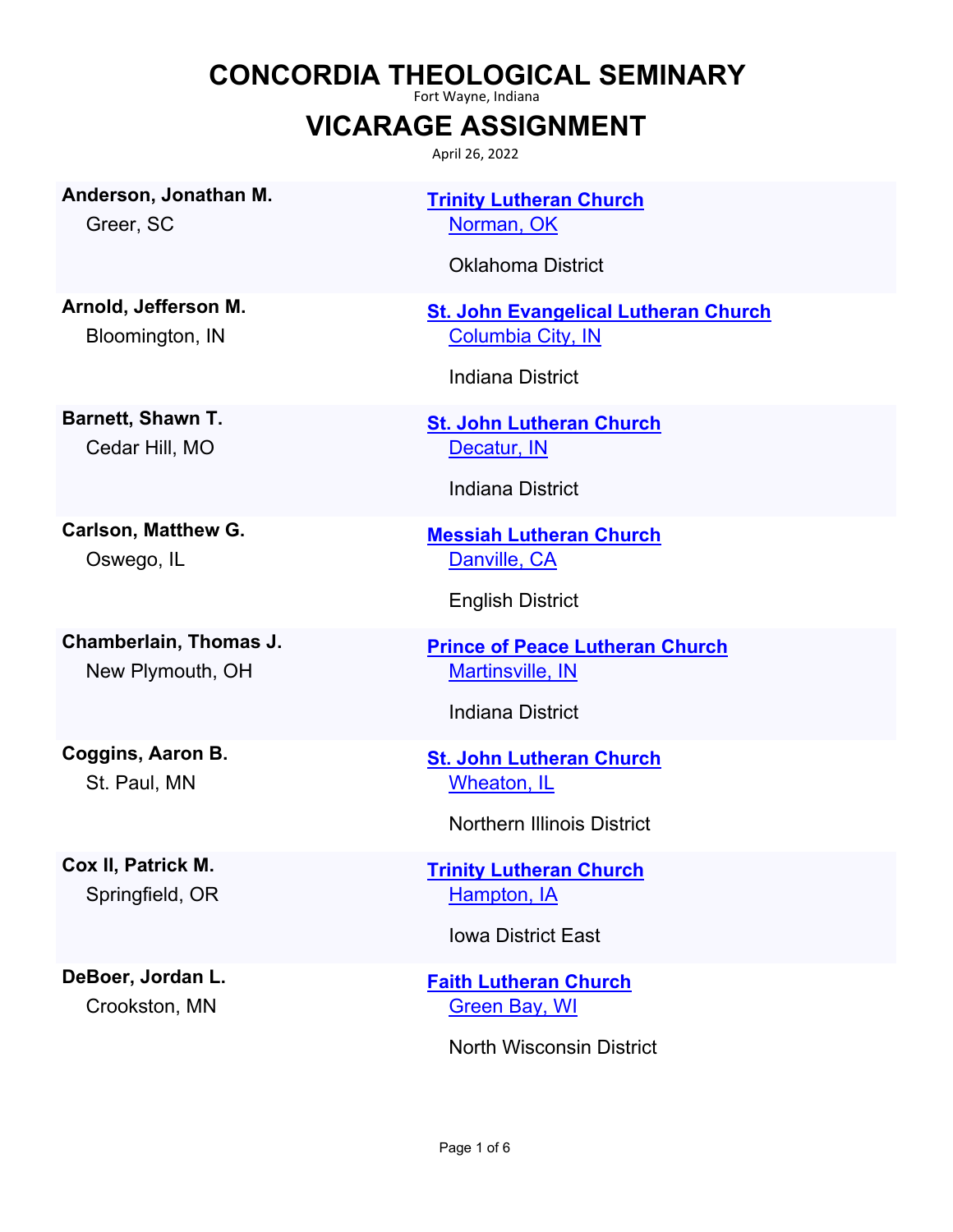**Doughty III, Robert M.** Albuquerque, NM

**Ferguson, Aaron J.** Hyannis, NE

**Goodroad, Joseph R.** Holt, MO

**Greenhagen, Jesse R.** Waverly, MN

**Greenmyer, Joseph R.** Stirum, ND

**Hempe, Kevin D.** Indio, CA

**Kaldahl, Alex J.** Spencer, IA

**Kastner, John L.** Richmond, VA

**Kerstein, Noah R.** Fort Walton Beach, FL **[Faith Lutheran Church](http://locator.lcms.org/nchurches_frm/c_detail.asp?C133797)** [Capistrano Beach, CA](http://maps.google.com/?q=33.4634216,-117.6622354&t=h)

Pacific Southwest District

**[Our Savior Lutheran Church](http://locator.lcms.org/nchurches_frm/c_detail.asp?C751966)** [Raleigh, NC](http://maps.google.com/?q=35.7995213,-78.6453514&t=h)

Southeastern District

**[Our Redeemer Lutheran Church](http://locator.lcms.org/nchurches_frm/c_detail.asp?C140927)** [Cedar Falls, IA](http://maps.google.com/?q=42.530202,-92.442558&t=h)

Iowa District East

**Philadelphia Lutheran Ministries** [Philadelphia, PA](http://maps.google.com/?q=39.967933,-75.347048&t=h)

English District

**[Zion Lutheran Church](http://locator.lcms.org/nchurches_frm/c_detail.asp?C599099)** [Mitchell, SD](http://maps.google.com/?q=43.7115171,-98.0182341&t=h)

South Dakota District

**[Shepherd of the City Lutheran Church](http://locator.lcms.org/nchurches_frm/c_detail.asp?C330617)** [Fort Wayne, IN](http://maps.google.com/?q=41.073769,-85.113739&t=h)

Indiana District

**[Our Hope Lutheran Church and School](http://locator.lcms.org/nchurches_frm/c_detail.asp?C436476)** [Huntertown, IN](http://maps.google.com/?q=41.228382,-85.1724726&t=h)

Indiana District

**[St. John's Evangelical Lutheran Church](http://locator.lcms.org/nchurches_frm/c_detail.asp?C906549)** [Topeka, KS](http://maps.google.com/?q=39.050514,-95.688603&t=h)

Kansas District

**[Good Shepherd Lutheran Church](http://locator.lcms.org/nchurches_frm/c_detail.asp?C513227)** [Lincoln, NE](http://maps.google.com/?q=40.7578506,-96.664158&t=h)

Nebraska District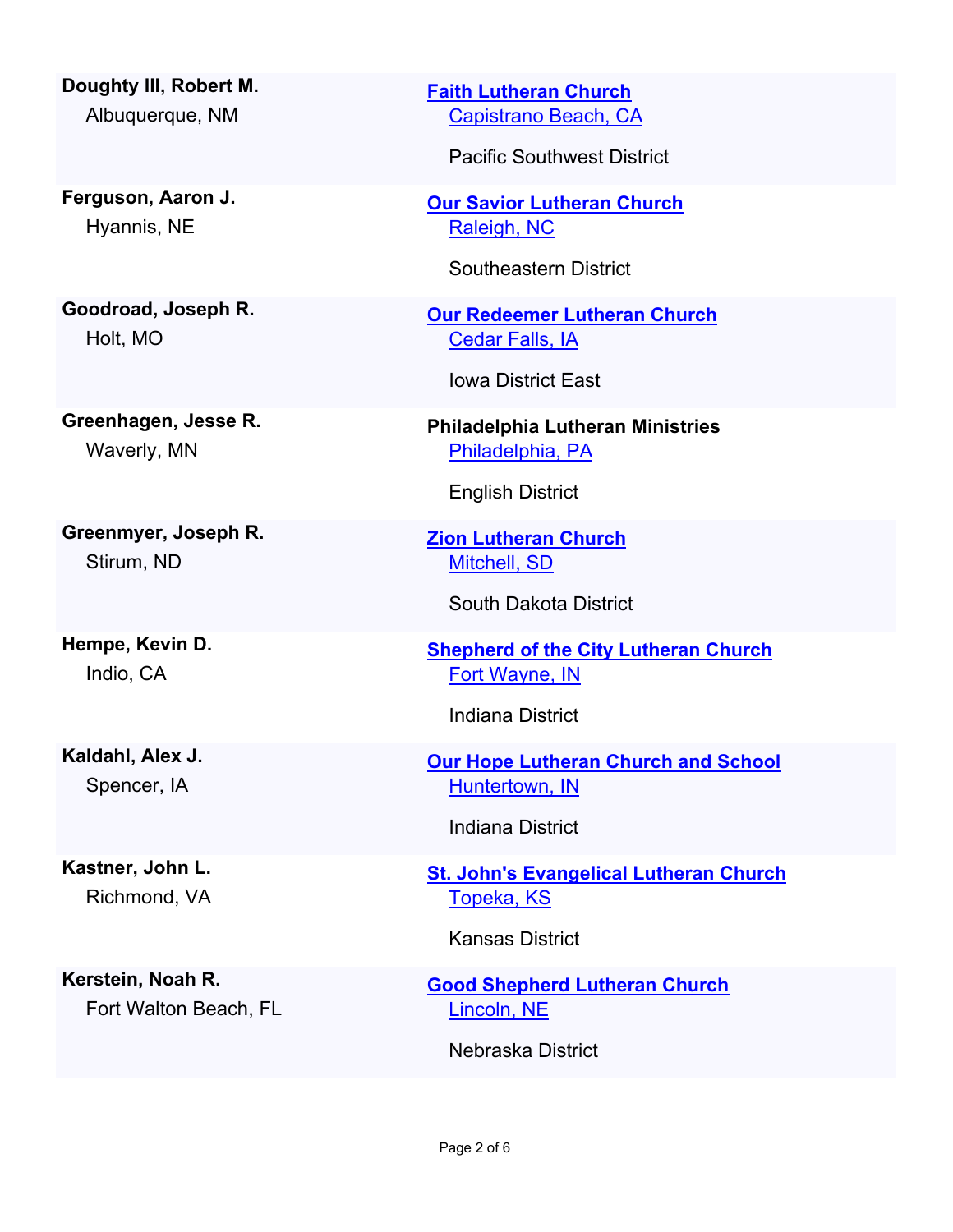**Marin, Thompson** Brooklyn, NY

**Martin, James S.** Normal, IL

**Matthews Jr., David H.** Fort Leonard Wood, MO

**McGladdery, Kevin P.** Walnut Creek, CA

**Monday, Dakota S.** Lexington, NC

**Otten, Luke H.** Sheboygan, WI

**Pope, Addison V.** Perrysburg, OH

**Preus, Peter D.** Laramie, WY **Lutheran Life Villages** [Fort Wayne, IN](http://maps.google.com/?q=41.1705002,-85.1297788&t=h)

Indiana District

**[Holy Cross Lutheran Church](http://locator.lcms.org/nchurches_frm/c_detail.asp?C601387)** [Moline, IL](http://maps.google.com/?q=41.492876,-90.4788669&t=h)

Central Illinois District

**[Trinity Lutheran Church and School](http://locator.lcms.org/nchurches_frm/c_detail.asp?C759402)** [Reese, MI](http://maps.google.com/?q=43.4515227,-83.6929026&t=h)

Michigan District

**[Concordia Lutheran High School](http://locator.lcms.org/nchurches_frm/c_detail.asp?C328400)** [Fort Wayne, IN](http://maps.google.com/?q=41.0920076,-85.0853444&t=h)

**[St. Paul Lutheran Church](https://locator.lcms.org/church/c/632561)** [New Haven, IN](http://maps.google.com/?q=41.097658,-84.9430181&t=h)

Indiana District

**[Faith Lutheran Church](http://locator.lcms.org/nchurches_frm/c_detail.asp?C915415)** [Tullahoma, TN](http://maps.google.com/?q=35.364108,-86.233953&t=h)

Mid-South District

**[Redeemer Lutheran Church](http://locator.lcms.org/nchurches_frm/c_detail.asp?C793722)** [Saint Cloud, MN](http://maps.google.com/?q=45.558766,-94.1912361&t=h)

Minnesota North District

**[Redeemer Lutheran Church](http://locator.lcms.org/nchurches_frm/c_detail.asp?C413914)** [Highland, IN](http://maps.google.com/?q=41.5499193,-87.4611869&t=h)

Indiana District

**[Grace Evangelical Lutheran Church](http://locator.lcms.org/nchurches_frm/c_detail.asp?C618690)** [Muncie, IN](http://maps.google.com/?q=40.1991143,-85.393926&t=h)

Indiana District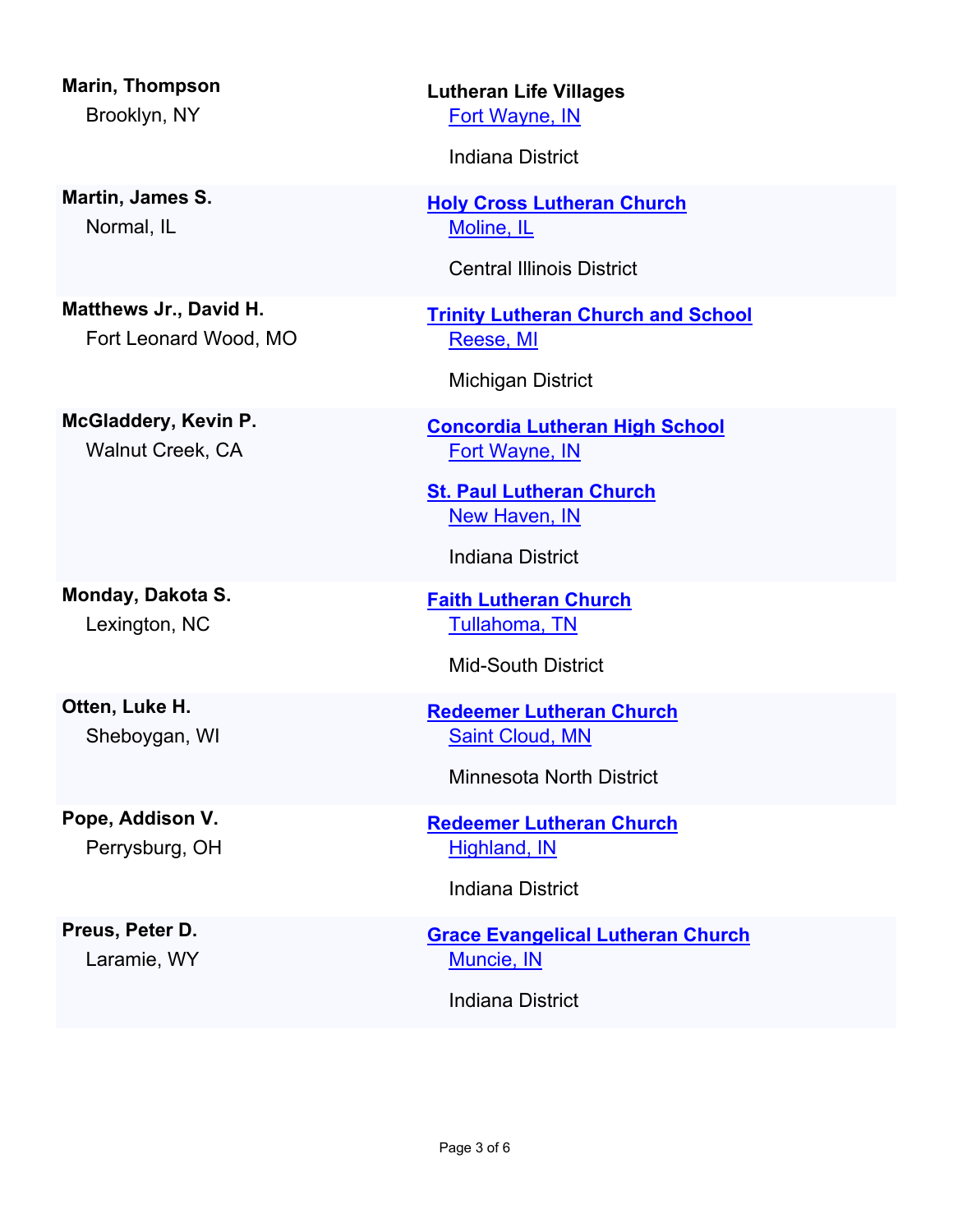**Rakotonirina, Solomona J.** Antsirabe, Madagascar

**Randolph, Patrick W.** Gibsonburg, OH

**Rudolph, Jared E.** Waseca, MN

**Saunders, Erik D.** Grand Marais, MN

**Schober II, John H.** North Richland Hills, TX

**Schotte, David M.** Preston, KS

**Scofield, Jackson R.** Downers Grove, IL

**Shirley, Luke M.** Madison, IN

**Skarda, Michael A.** Merrimack, NH

**[Christ Our Savior Lutheran Church](https://locator.lcms.org/church/C/525810)** [Longmont, CO](http://maps.google.com/?q=40.1704501,-105.0826394&t=h)

Rocky Mountain District

**[Messiah Lutheran Church](http://locator.lcms.org/nchurches_frm/c_detail.asp?C470578)** [Keller, TX](http://maps.google.com/?q=32.9113803,-97.2537671&t=h)

Texas District

**[First Lutheran Church](http://locator.lcms.org/nchurches_frm/c_detail.asp?C489346)** [Lake Elsinore, CA](http://maps.google.com/?q=33.6731556,-117.3327635&t=h)

Pacific Southwest District

**[Christ the King Evangelical Lutheran Church](http://locator.lcms.org/nchurches_frm/c_detail.asp?C80141)** [Billings, MT](http://maps.google.com/?q=45.755742,-108.533056&t=h)

Montana District

**[Pella Lutheran Church](http://locator.lcms.org/nchurches_frm/c_detail.asp?C953853)** [Waupun, WI](http://maps.google.com/?q=43.6333219,-88.7295519&t=h)

South Wisconsin District

**[Zion Evangelical Lutheran Church](http://locator.lcms.org/nchurches_frm/c_detail.asp?C197984)** [Columbus, OH](http://maps.google.com/?q=39.9466246,-82.9969085&t=h)

Ohio District

**[St. James Lutheran Church and School](http://locator.lcms.org/nchurches_frm/c_detail.asp?C433505)** [Howard Lake, MN](http://maps.google.com/?q=45.0612665,-94.0742843&t=h)

Minnesota South District

**[Redeemer Lutheran Church](http://locator.lcms.org/nchurches_frm/c_detail.asp?C381882)** [Gresham, OR](http://maps.google.com/?q=45.4981298,-122.4227507&t=h)

Northwest District

**[St. Paul's Lutheran Church](http://locator.lcms.org/nchurches_frm/c_detail.asp?C920849)** [Union Grove, WI](http://maps.google.com/?q=42.678902,-88.053013&t=h)

South Wisconsin District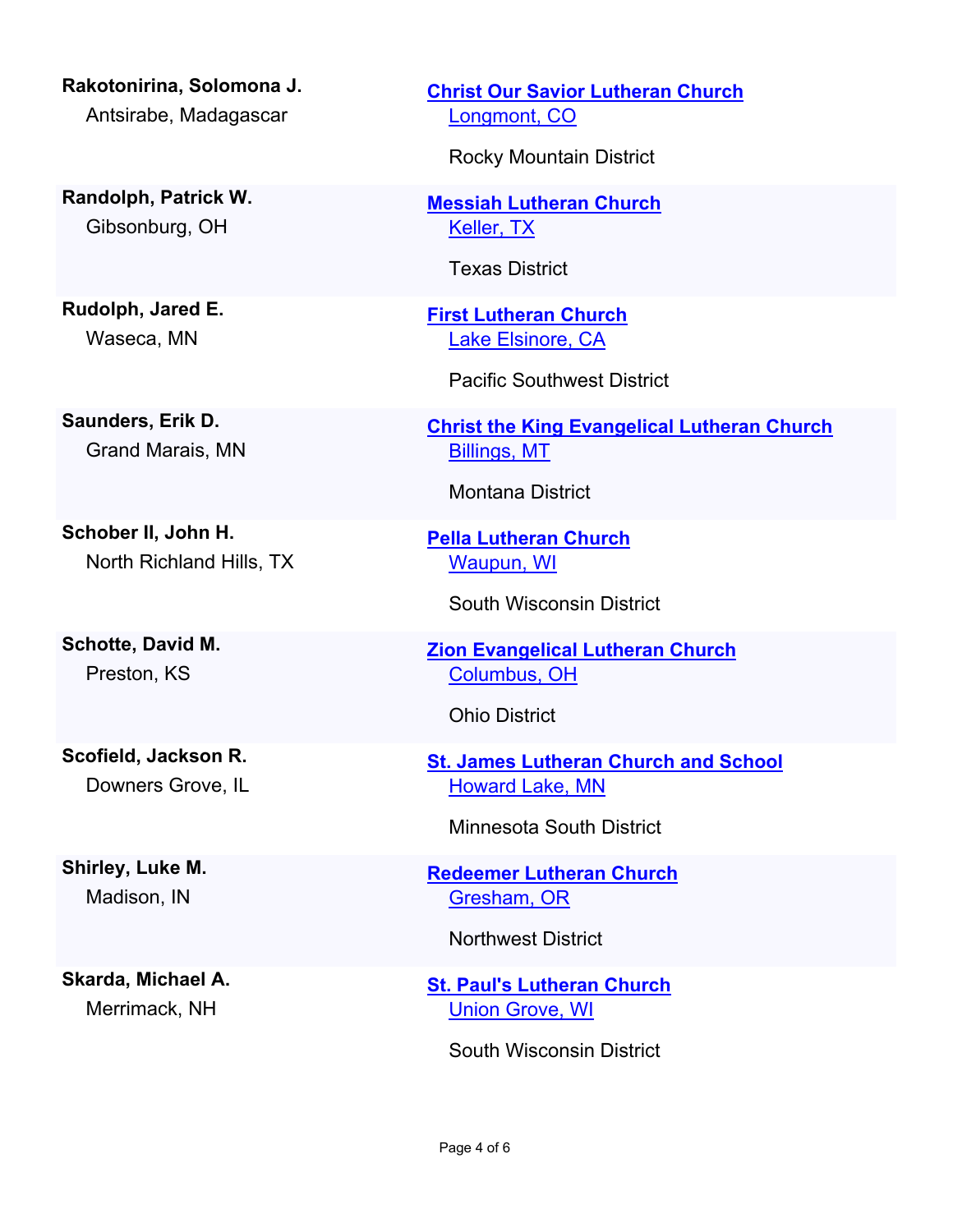**Smith, Samuel S.** Broadlands, IL

**Sovitzky IV, Richard** Milwaukee, WI

**Staehr, Zachary A.** Grand Island, NE

**Strawn, Gabriel M.** Spring Lake Park, MN

**Sullivan, Brandon M.** Bethel, MN

**Warneke, Christopher W.** Hastings, NE

**Wenndt, David L.** Fort Wayne, IN

**West, John Luke** Houston, TX

**Woodhouse, Scott A.** Columbia City, IN

**[University Lutheran Chapel](https://locator.lcms.org/church/C/596668)** [Minneapolis, MN](http://maps.google.com/?q=44.9821537,-93.2413739&t=h)

Minnesota South District

**[Memorial Lutheran Church](http://locator.lcms.org/nchurches_frm/c_detail.asp?C430645)** [Houston, TX](http://maps.google.com/?q=29.7389878,-95.4799261&t=h)

Texas District

**[Historic Trinity Lutheran Church](http://locator.lcms.org/nchurches_frm/c_detail.asp?C249321)** [Detroit, MI](http://maps.google.com/?q=42.3429024,-83.0396424&t=h)

Michigan District

**[Catalina Lutheran Church](http://locator.lcms.org/nchurches_frm/c_detail.asp?C914307)** [Tucson, AZ](http://maps.google.com/?q=32.493132,-110.916106&t=h)

English District

**[Zion Evangelical Lutheran Church](http://locator.lcms.org/nchurches_frm/c_detail.asp?C441227)** [Imperial, NE](http://maps.google.com/?q=40.5245654,-101.6431803&t=h)

Nebraska District

**[Trinity Lutheran Church & School](http://locator.lcms.org/nchurches_frm/c_detail.asp?C983496)** [Winfield, KS](http://maps.google.com/?q=37.23997,-96.976947&t=h)

Kansas District

**[First Trinity Evangelical Lutheran Church](http://locator.lcms.org/nchurches_frm/c_detail.asp?C719934)** [Pittsburgh, PA](http://maps.google.com/?q=40.4498011,-79.9479108&t=h)

English District

**[Our Savior Lutheran Church](http://locator.lcms.org/nchurches_frm/c_detail.asp?C154512)** [Cheyenne, WY](http://maps.google.com/?q=41.1598159,-104.7464902&t=h)

Wyoming District

**[Faith Evangelical Lutheran Church](http://locator.lcms.org/nchurches_frm/c_detail.asp?C170957)** [Churubusco, IN](http://maps.google.com/?q=41.2571958,-85.2646526&t=h)

Indiana District